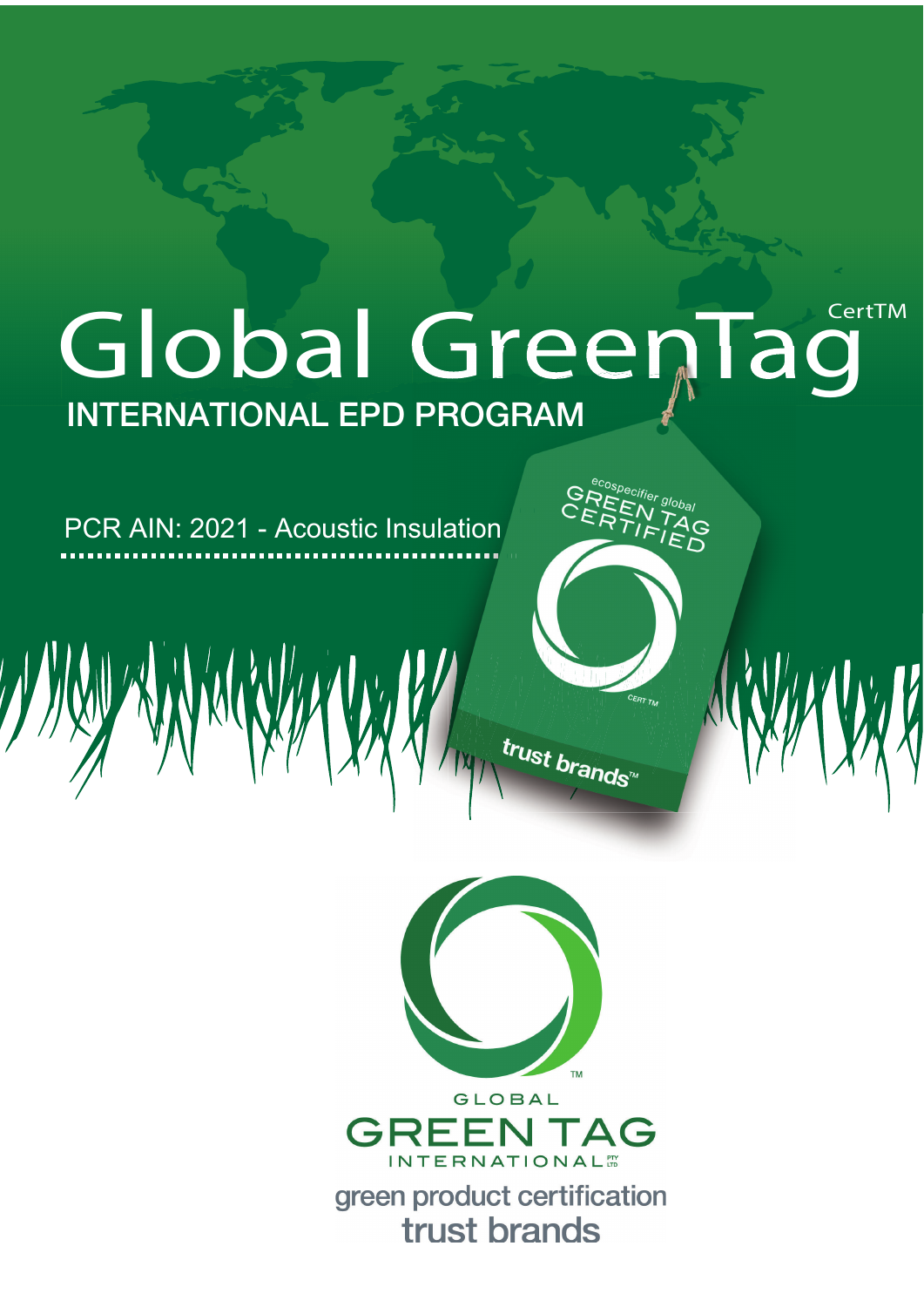## **GLOBAL GREENTAG INTERNATIONAL PTY LTD**

# **ENVIRONMENTAL PRODUCT DECLARATION (EPD) PROGRAM**

**Type III EPDs**

**Compliant to**

**EN 15804 +A2, ISO 14025 and ISO 21930**

**For construction products**

**Sub Product Category Rules (PCR) based on Life Cycle Analysis**

**Acoustic Insulation sub PCR 2021 AIN V1**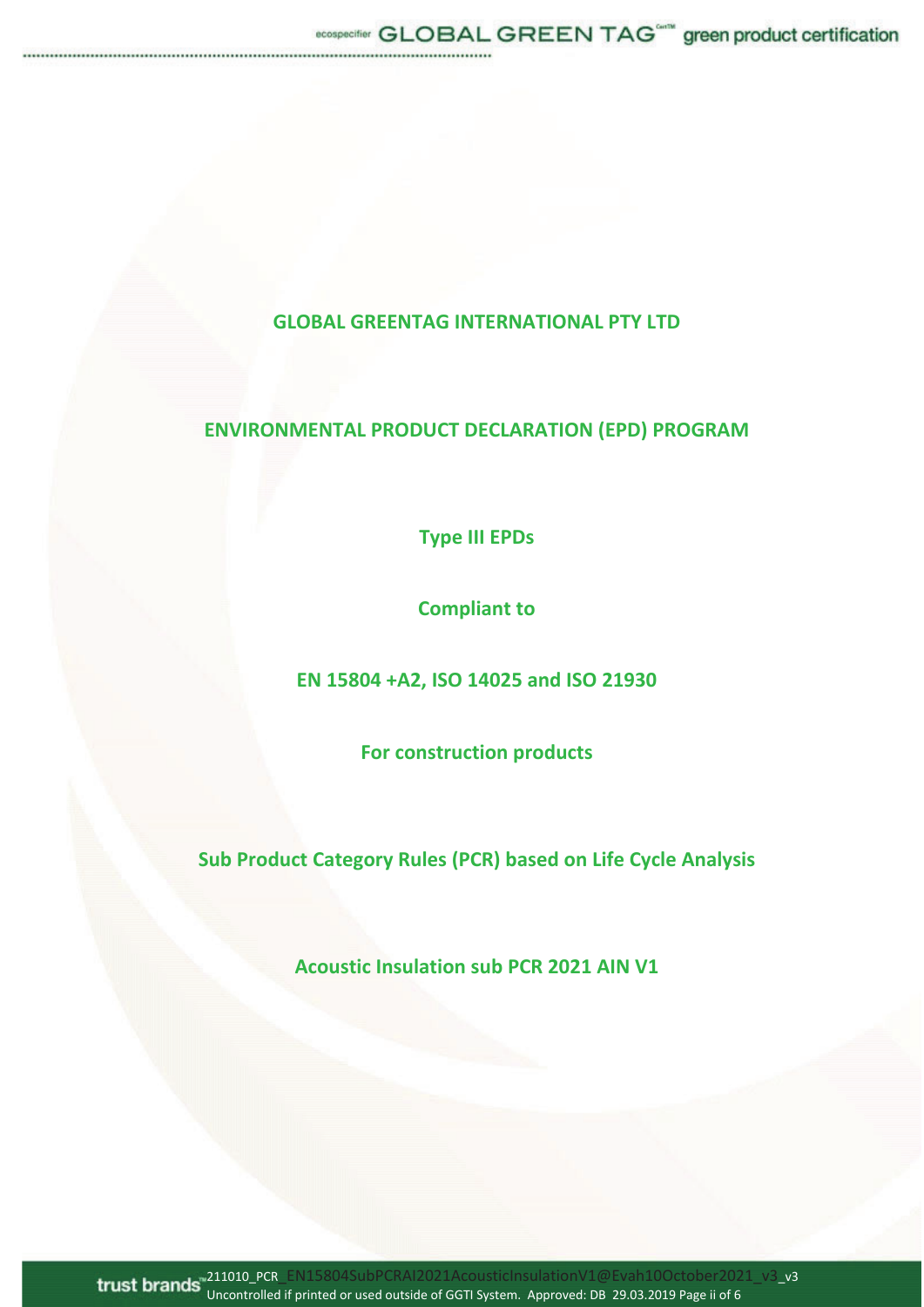### **I. Application**

While CEN standard EN 15804 serves as the core Product Category Rules (PCR)s pertaining to all product categories, this document contains sub PCRs that apply to a particular product category. The former is called the PCR master document and the latter is called the sub PCR. When new product assessments are needed, a sub PCR is developed and new rules defined for that category. As environmental health legislation is enacted, rules in the master document shall be revised with file name and revisions clearly marked so all such PCRs are identifiable for those points in time.

#### **II. Authors**

These product category rules, compiled by Delwyn Jones, Director Sustainability, The Evah Institute a Division of Ecquate Pty Ltd have been customised for this product class by Dr Nana Bortsie-Aryee, Senior Product Assessor, Global GreenTag. Rules were approved for Global GreenTag adoption by David Baggs, Program Director, Global GreenTag International Pty Ltd.

#### **III. Terms of Validity**

- Product Category Rules Acoustic Insulation sub PCR 2021 AIN V1
- PCR issue date 10/10/2021 and Period of validity to 10/10/2023

#### **IV. Goal**

The intended goal of this sub PCR is a guide for developing EPDs for sets of defined product with specified functionality. Users include specifiers, manufacturers and stakeholders. It is valid for all such defined products and related components according to standards and technical approvals herein.

#### **V. Product Set Definition**

The declared product set includes acoustic insulation used for interior applications of all kinds having:

- Cladding, decorating, ceiling, interior walls, flooring functionality including fabrications of:
- Textile, polymer, foam material types formed as
- Fabric, panels, 3D tiles, ceiling tiles, underfloor physical forms etc.

Where relevant specifications must conform to International and Australian Standards including:

- ISO 12576:2001 Insulating material for buildings Conformity;
- $\bullet$  AS/NZS 1276.1:1999 Acoustics- Rating of sound insulation in buildings and of building elements;
- ISO 13787:2003 building and industrial equipment Determining declared thermal conductivity;
- ISO/WD 17738-1 Exterior insulation and finish systems;
- ISO 9053:1991 Materials for acoustical applications Determination of airflow resistance;
- ISO 2509:1989 Sound-absorbing expanded pure agglomerated cork in tiles;
- AS/NZS ISO 717:2004 Acoustics Rating of sound insulation in buildings and of building elements;
- x AS 1045:1988 Acoustics Measurement of sound absorption in a reverberation room.
- x AS/NZS 2499:2000 Acoustics Measurements of sound insulation in buildings and of building elements – Laboratory measurement of room-to-room airborne sound insulation of a suspended ceiling with plenum above it.

System outcomes and results are declared per R-value/m<sup>2</sup> metric unit and reflect product performance at reference conditions of exposure, strength, wear, temperature and humidity defined by 14025:2006, 6.7.

The functional unit for cradle to grave EPDs e.g. reflects reference conditions for service of:

- 20 years function in commercial and residential sector fitout e.g for sets of mm thick sheets;
- 60 years function in commercial and industrial sector built fabric for sets of  $kg/m<sup>2</sup>$  sheet.

**VI. Declared Unit**

.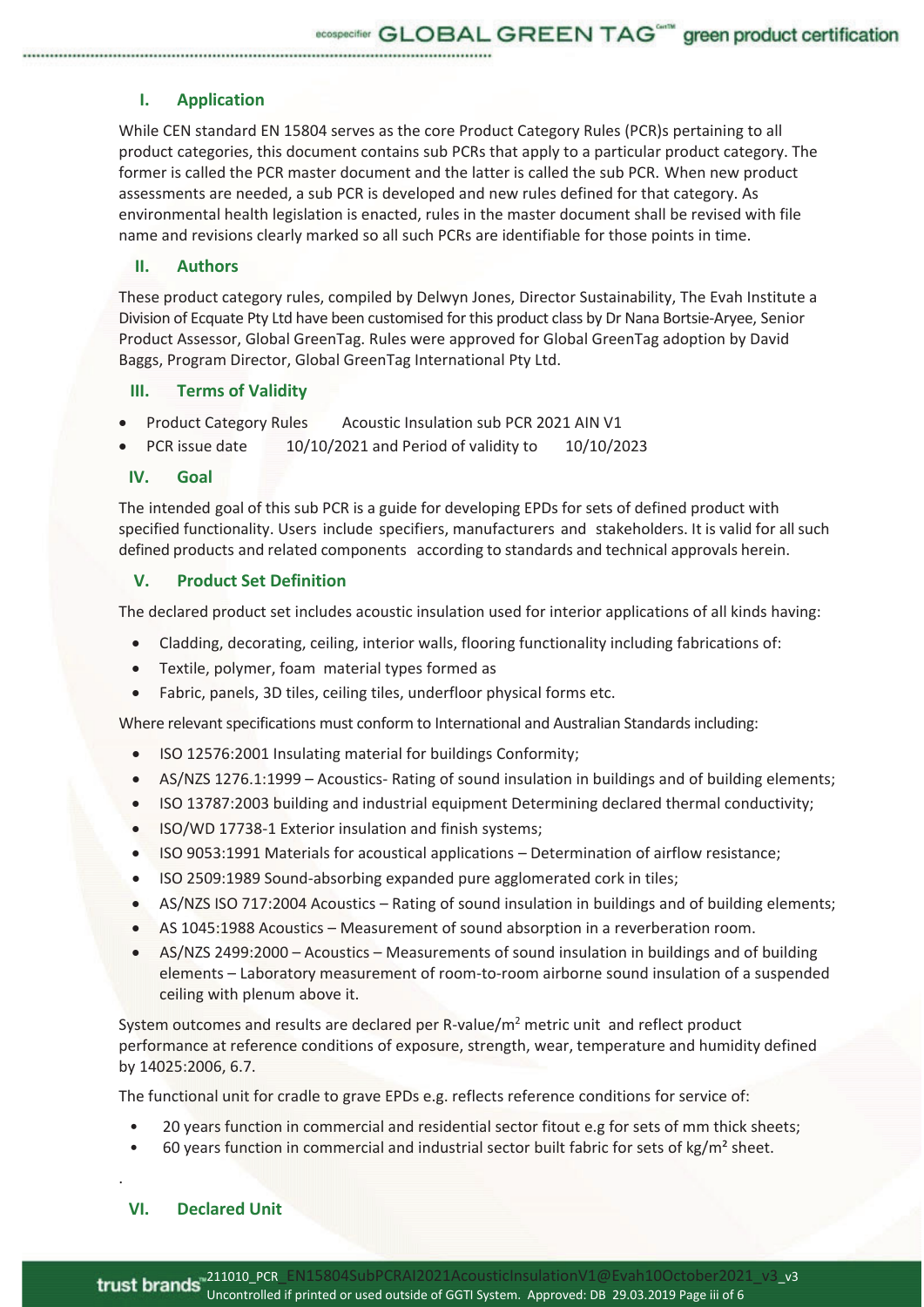The declared unit is acoustic insulation use /R-value building nett lettable area cradle to gate with options LCA where applicable.

## **VII. Functional Unit**

Here the functional unit is 60 years of acoustic insulation use, in commercial, industrial or residential sector buildings/R-value nett lettable area, cradle to grave .

211010\_PCR\_EN15804SubPCRAI2021AcousticInsulationV1@Evah10October2021\_v3\_v3 Uncontrolled if printed or used outside of GGTI System. Approved: DB 29.03.2019 Page iv of 6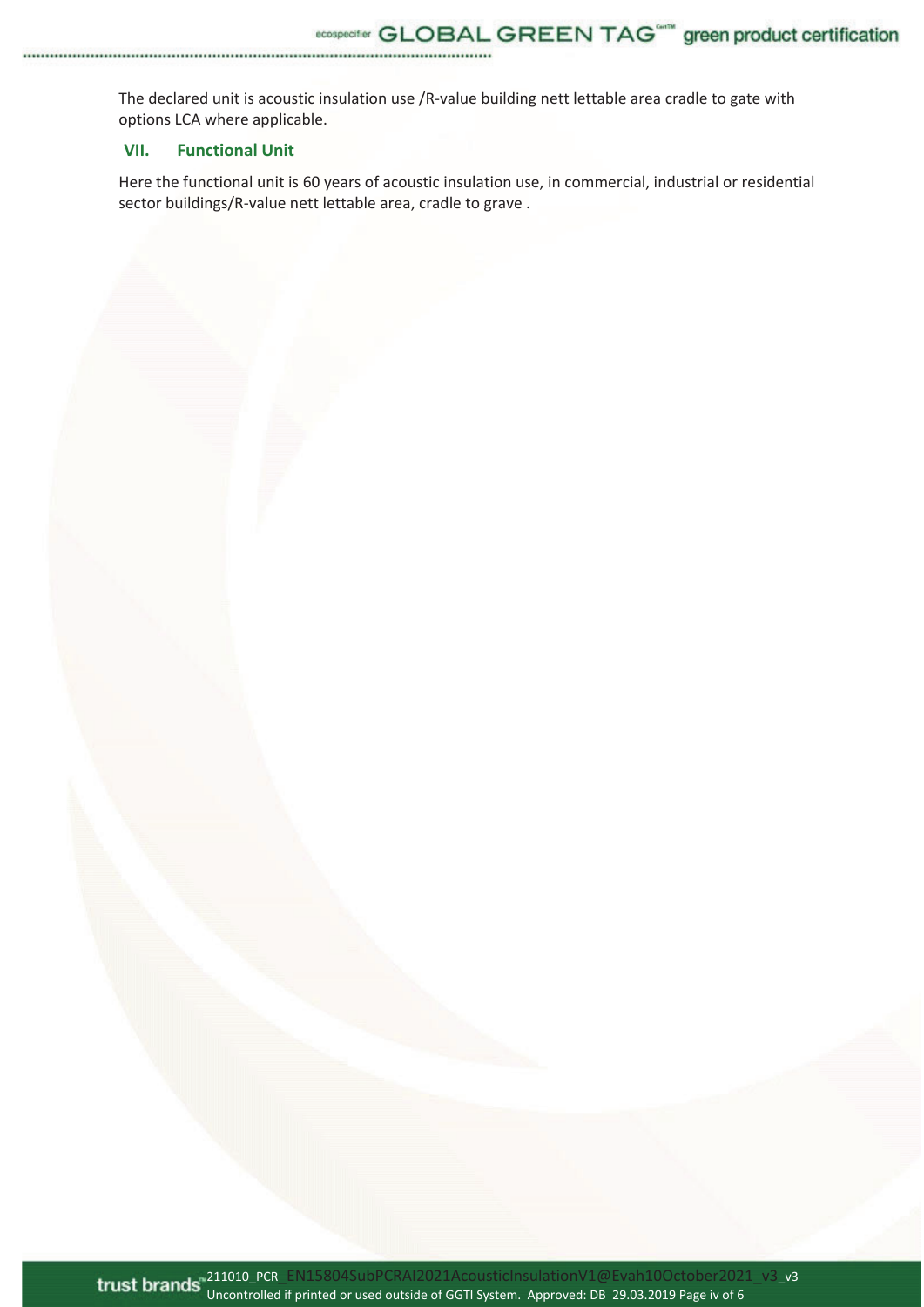#### **Normative References**

AS 1045:1988 Acoustics – Measurement of sound absorption in a reverberation room

AS/NZS 2499:2000 – Acoustics – Measurements of sound insulation in buildings and of building elements – Laboratory measurement of room-to-room airborne sound insulation of a suspended ceiling with plenum above it.

AS/NZS 1276.1:1999 – Acoustics- Rating of sound insulation in buildings and of building elements

AS/NZS ISO 717:2004 Acoustics – Rating of sound insulation in buildings and of building elements

BCA Spec C1.10 Reaction to Fire and BCA section C1.10a Fire Hazard Properties – Floors, Walls and Ceilings;

CENT/TR 15941 - 2010: Sustainability of construction works – Environmental Product Declarations-Methodology for the selection of generic data, CEN

CENT/TR 15942 - 2014: Sustainability of construction works - Environmental Product Declarations-Communication formats: business to business, CEN

CML LCA methodology, Institute of Environmental Sciences (CML), Faculty of Science, University of Leiden, Netherlands

EN 15643-1: 2011: Sustainability of construction works - Sustainability assessment of buildings – Part 1 general framework, CEN

EN 15643-2: 2011: Sustainability of construction works - Sustainability assessment of buildings – Part 2 framework for assessment of environmental performance, CEN

EN 15804: 2012: Sustainability of construction works, Environmental product declarations, European Committee for Standardisation (CEN)

EN15978 - 2011: Sustainability of construction works - Assessment of environmental performance of buildings - Calculation method, European Committee for Standardisation, CEN

ISO 6707-1:2004 Building and civil engineering: Vocabulary Part 1: General terms

ISO 9001:2008 Quality Management Systems Requirements

ISO 14001:2004 Environmental management systems: Requirements with guidance for use

ISO 14004:2004 EMS: General guidelines on principles, systems & support techniques

ISO 14015:2001 EMS: Environmental assessment of sites & organizations (EASO)

ISO 14020:2000 Environmental labels & declarations — General principles

ISO 14024:2009 Environmental labels & declarations -- Type I Principles & procedures

ISO 14025:2006 Environmental labelling & declarations Type III EPDs Principles & procedures

ISO 14031:1999 EM: Environmental performance evaluation: Guidelines

ISO 14040:2006 EM: Life cycle assessment (LCA): Principles & framework, London, BSI, 2006.

ISO 14044:2006 EM: LCA: Requirement & guideline LCI; LCIA Interpretation, London, BSI, 2006.

ISO 14050:2009 Environmental management: Vocabulary

ISO 14064:2006 EM: Greenhouse Gases: Organisation & Project reporting, Validation & verification ISO 15392:2008 Sustainability in building construction General principles

ISO 15686-1:2011 Buildings & constructed assets Service life planning Part 1: General principles

ISO 15686-2:2012 Buildings & constructed assets Service life (SL) planning Part 2: prediction

ISO 15686-8:2008 Buildings & constructed assets SL planning Part 8: Reference & estimation

ISO 21929-1:2011 Sustainability in building construction Sustainability indicators Part 1 Framework

ISO 21930:2007 Building construction: Sustainability, Environmental declaration of building products

ISO 21931-1:2010 Sustainability in building construction Framework for methods of assessment for environmental performance of construction works Part 1: Buildings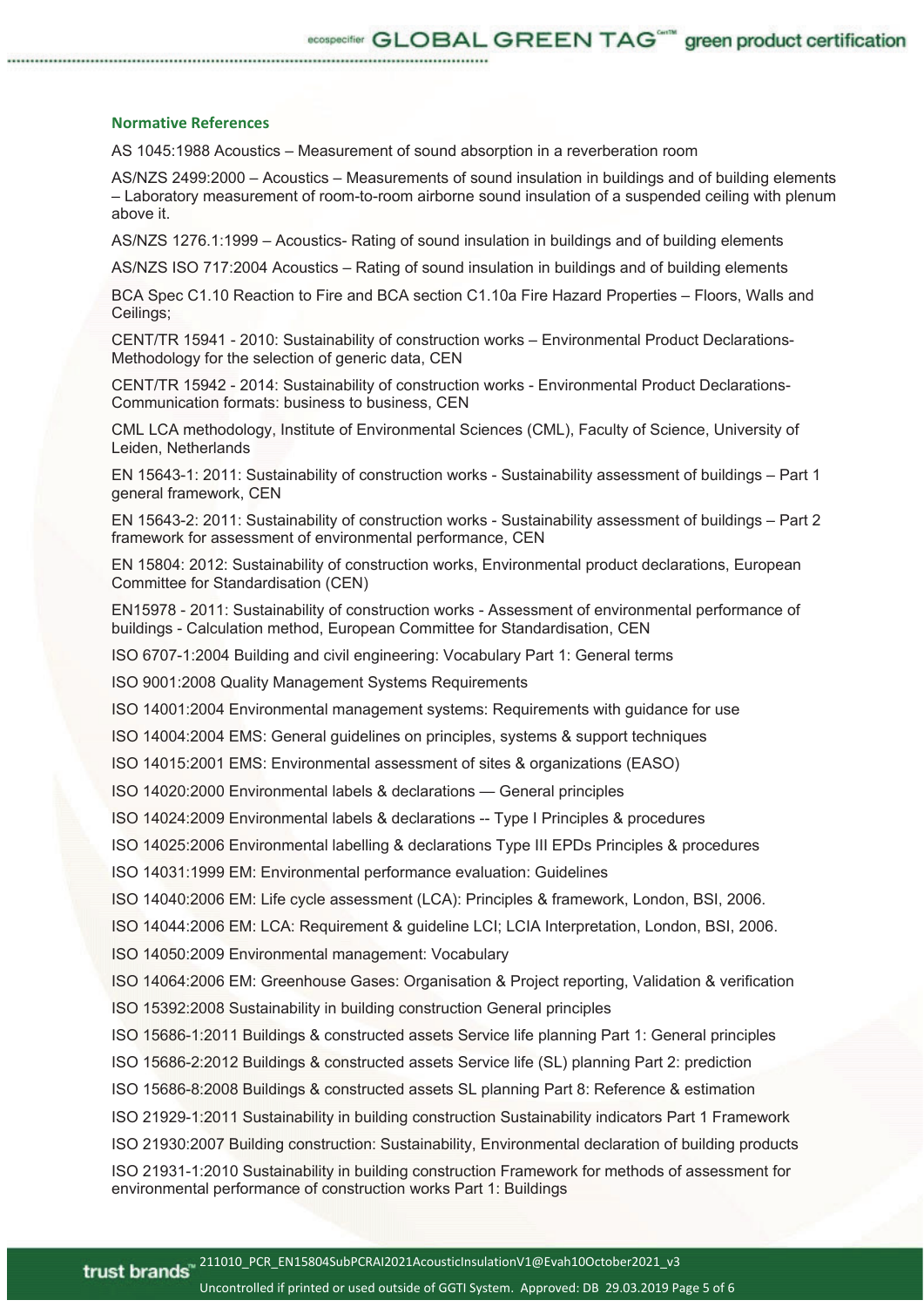ISO 21932:2013 Sustainability in buildings and civil engineering works -- A review of terminology

General References

Australian & New Zealand (ANZECC) Guidelines For Fresh & Marine Water Quality (2000) http://www.environment.gov.au/water/quality/national-water-quality-management-strategy

Basel Convention (2011) Control of Transboundary Movement of Hazardous Waste & Disposal http://www.basel.int/portals/4/basel%20convention/docs/text/baselconventiontext-e.pdf

BRE Global, BRE Environmental Profiles 2013: Product Category Rules for Type III EPD of construction products to EN 15804:2012+A1:2013, PN 514. Watford, BRE, 2014

Boustead (2014) Model 6 LCI database http://www.boustead-consulting.co.uk/publicat.htm USA & UK

EcoInvent (2014) LCI Model 3 database http://www.ecoinvent.ch/ EcoInvent, Switzerland

Evah (2019) LCA Tools, Databases & Methodology at http://www.evah.com.au/tools.html

Franklin Associates (2014) US LCI Database http://www.fal.com/index.html Eastern Research Group US

GreenTag™ Certification (2019) http://www2.ecospecifier.org/services\_offered/greentag\_certification

GreenTag™ (2019) Product Category Rules http://www.globalgreentag.com/greentag-epd-program

Jones D., Mitchell. P. & Watson P. (2004) LCI Database for Australian Commercial Building Material: Report 2001-006-B-15, Sustainable Built Assets, CRC for Construction Innovation

Jones D.G et al. (2009) Chapter 3: Material Environmental LCA in Newton P et al., (eds) Technology, Design & Process Innovation in the Built Environment, Taylor & Francis, UK

IBISWorld (2019) Market Research, http://www.ibisworld.com.au/ IBISWorld Australia

International Energy Agency, Energy Statistics 2018 http://www.iea.org/countries/

Plastics Europe (2019) Portal http://www.plasticseurope.org/plastics-sustainability/eco-profiles.aspx

Pre (2017) SimaPro 8 Software, Netherlands http://www.pre-sustainability.com/simapro-manuals

Myhre et al, 2013, Anthropogenic and Natural Radiative Forcing Chapter 8 in Stocker et al (eds.) Climate Change 2013, AR5 of the IPCC, Cambridge U Press UK. http://www.ipcc.ch/report/ar5/wg1/

Roache S. K. (2012) IMF Report WP/12/115 China's Impact on World Commodity Markets http://www.imf.org/external/pubs/ft/wp/2012/wp12115.pdf International Monetary Fund

UNEP (2014) Persistent Organic Pollutants http://www.chem.unep.ch/pops/ The UN

USLCI (2019) Life-Cycle Inventory Database https://www.lcacommons.gov/nrel/search, USA

U.S. Geological Survey National Minerals (2019) http://minerals.usgs.gov/minerals/pubs/ USA

US EPA (2014) Database of Sources of Environmental Releases of Dioxin like Compounds in U.S http://cfpub.epa.gov/ncea/cfm/recordisplay.cfm?deid=20797 p 1-38, 6-9, USA.